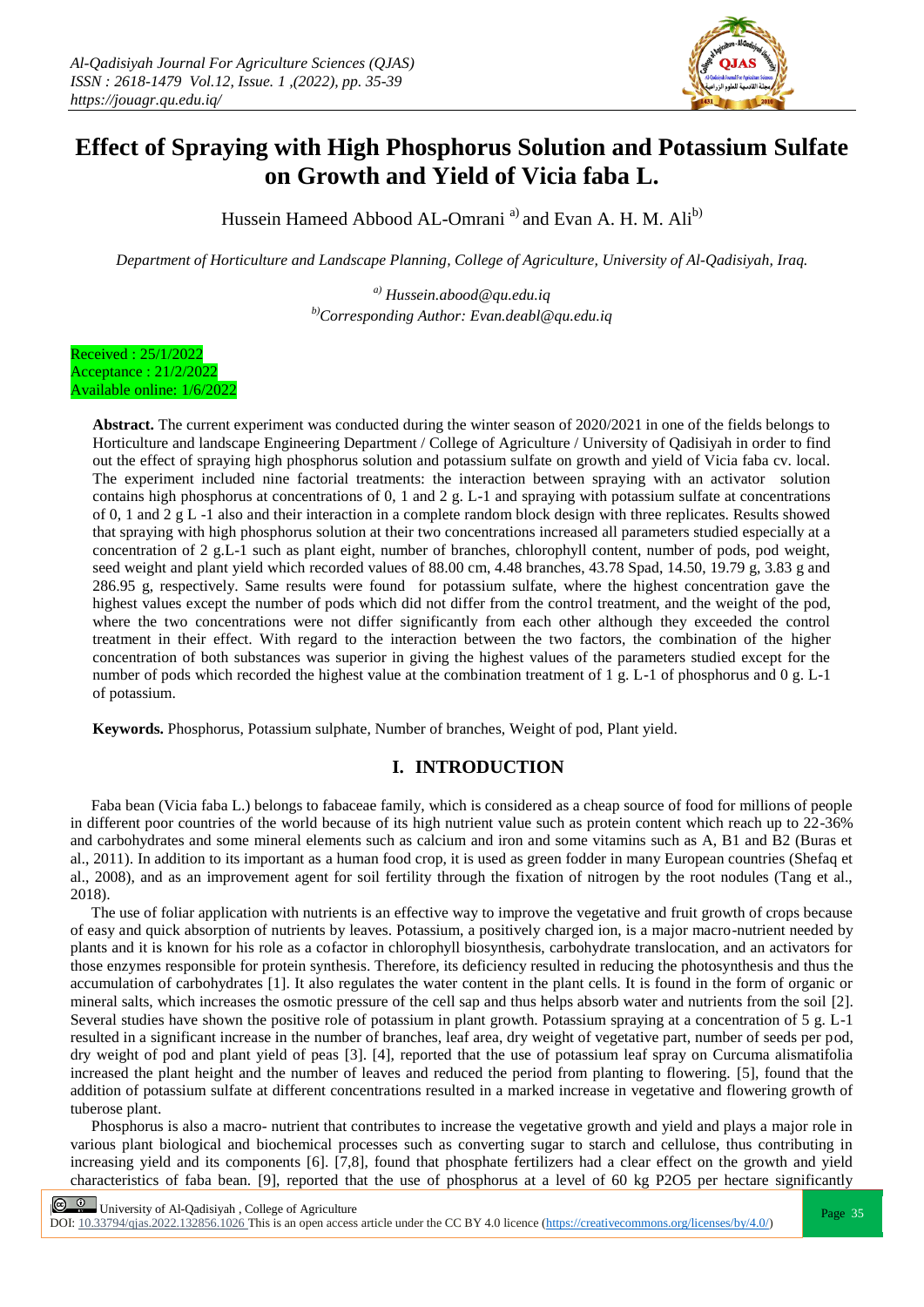

increased the leaf area, number of branches and dry matter, in addition to the number of pods of two varieties of peas; [10],found that the use of phosphate fertilizer at 45 kg P2O5 per feddan resulted in increased plant height, number of leaves, leaf area, number of pods per plant, number of seeds per pod, and total yield of peas plants. These increases were attributed to phosphorus contribution to nitrogen fixation in legume plants.

## **II. MATERIALS AND METHODS**

The current experiment was conducted in the fields of Horticulture Department / College of Agriculture/ University of Al-Qadisiyah during the winter season 2020-2021 on Vicia faba L. plant local variety. Seeds were sown directly in the field on 19/11/2020 after the preparation of soils according to all required practices. Land was divided into furrows with a distance of 75 cm between each two. There were 27 experimental units with a 30cm distance between two plants. Planted seeds was sown in the upper third part of the furrow and at a depth of 5 cm. Three seeds were placed in each joura and thinned to one plant per joura three weeks after germination. All the agricultural practices used in the production of this crop were carried out such as irrigation, weeding, fertilization, and pest control in a uniform manner for all experimental units in the field.

The experiment included two factors with their interactions: spraying with an organic compound containing high level of phosphorus with three concentrations of 0, 1 and 2 g. L-1 and spraying with potassium sulfate in three concentrations also which were 0, 1 and 2 g. L-1. The first spray was done after one month of planting, and the second before flowering. Spraying was done early in the morning. Treatments were lay out in complete randomized block design with three replicates. The results were analyzed using the variance analysis table and treatment means were compared with the LSD test at a probability level of 0.05. At the end of the growing season, plant height, number of plant branches, plant leaf content of total chlorophyll expressed in Spad unit, number of pods per plant, weight of pod, seed weight and total yield were measured.

#### **III. RESULTS AND DISCUSSION**

Results in Table (1) showed that the two concentrations of phosphorus caused significant increase in plant height which reached 82.00 and 88.00 cm for 1 and 2 g. L-1 for the phosphorus, respectively compared to 67.67 cm for the control treatment and with a significant difference between the two concentrations. As for potassium, it was found that the concentrations used also increased plant height, which reached 80.67 cm at the concentration of 1 g. L-1 and 84.56 cm at a concentration of 2 g. L-1 of potassium while plant height was 72.44 cm for control treatment. As for the **TABLE 1.** Effect of spray with different concentrations of potassium sulfate (K) and phosphorus (P) and their interaction on plant height of

|       | faba bean.                      |                           |       |                |
|-------|---------------------------------|---------------------------|-------|----------------|
| Mean  | Potassium sulfate Con. (gm.L-1) | Phosphorus Conc. (gm.L-1) |       |                |
|       | K <sub>2</sub>                  | Κ1                        | K0    |                |
| 67.67 | 73.77                           | 71.33                     | 58.33 | P <sub>0</sub> |
| 82.00 | 88.00                           | 83.33                     | 74.67 | P <sub>1</sub> |
| 88.00 | 92.33                           | 87.33                     | 84.33 | P2             |
| 1.94  | 2.45                            | LSD 0.05                  |       |                |
|       | 84.66                           | 80.67                     | 72.44 | Mean           |
|       | 1.94                            | LSD 0.05                  |       |                |

interaction between the factors, the highest plant height was recorded at the combination treatment of the higher concentrations of the two substances while the lowest height of the plant (58.33 cm) was recorded at the combination of phosphorus at a concentration of 0 g. L-1 and potassium at a concentration of 0 g. L-1 also.

As for the number of branches, it was clear from the results of Table (2) that phosphorus at both concentrations have significantly increased the number of branches per plant compared to the control treatment. The highest number of branches was (4.48) at a concentration of 2 g. L -1 of phosphorus. The number of branches increased as the concentration of potassium increased which reached 3.66, 3.98 and 4.41 for concentrations of 0, 1 and 2 g. L-1 of potassium respectively. The interaction between the two factors had a significant effect in increasing the number of branches and the highest number of branches was recorded at the combination of the highest concentration of both phosphorus and potassium (4.93) while the lowest number of branches (2.70) was at the control treatment.

**TABLE 2.** Effect of spray with different concentrations of potassium sulfate (K) and phosphorus (P) and their interaction on number of branches per plant of faba bean.

| Mean | Potassium sulfate Con. (gm.L-1) | Phosphorus Conc. (gm.L-1) |      |                |
|------|---------------------------------|---------------------------|------|----------------|
|      | K2                              | Κ1                        | K0   |                |
| 3.44 | 4.03                            | 3.60                      | 2.70 | P <sub>0</sub> |
| 4.12 | 4.27                            | 4.03                      | 4.07 | P <sub>1</sub> |
| 4.48 | 4.93                            | 4.30                      | 4.21 | P <sub>2</sub> |
| 0.30 | 0.52                            | $LSD$ 0.05                |      |                |
|      | 4.41                            | 3.98                      | 3.66 | Mean           |
|      | 0.30                            | $LSD$ 0.05                |      |                |

**Page 36**<br>Page 36

DOI:  $10.33794/q$ jas.2022.132856.1026 This is an open access article under the CC BY 4.0 licence (https://creativecommons.org/licenses/by/4.0/)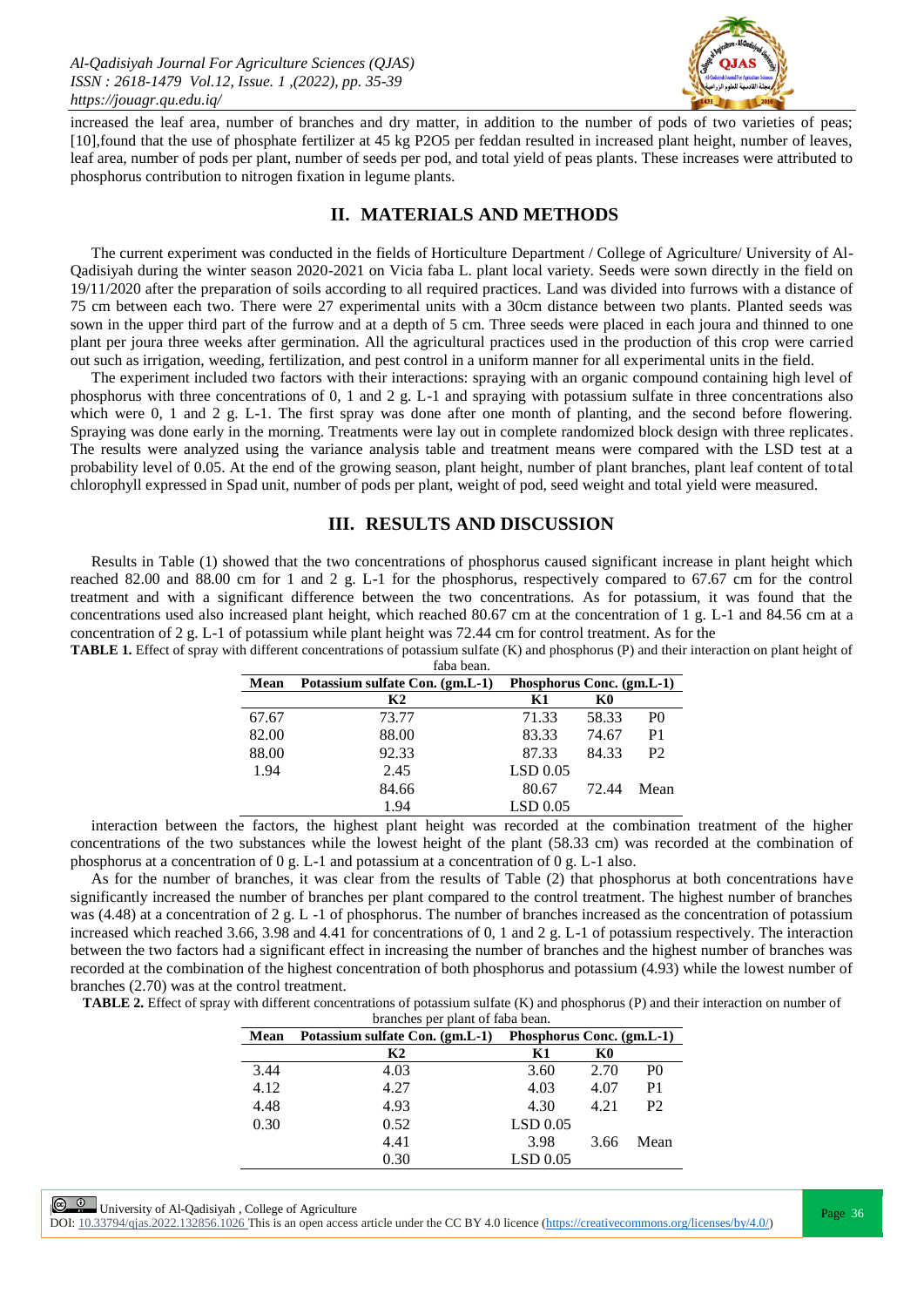

The increase in plant height and number of branches due to the addition of potassium may be attributed to its role in stimulating many physiological processes within plant body, especially the transport and storage of photosynthesis products and its role in preserving the water content of the plant [11], as well as its role in many metabolic processes via activating many enzymes, thereby stimulating cell division and increasing plant growth in general [12], as well as increasing root activity and increasing its efficiency in absorption of nutrients from the soil and the formation of vigor vegetative part [13]. The results for increasing vegetative growth are consistent with the results of [14], which found that the spraying potassium on lilium plant led to an increase in all parameters growth. The stimulating role of phosphorous on plant height and number of branches is due to the fact that phosphorus is a major important nutrient for plant growth, where phosphorus plays a significant role in many biochemical processes and contributes to nitrogen fixation in leguminous plants, and therefore, plant growth [15], results agreed with the result of [16], on peas and [17] on Phaseolus vulgaris cv. Contender who used four levels of phosphate fertilizer (0, 40, 80 and 120 kg P2O5. Ha-1) and found that the 80 kg P2O5. Ha-1 was best treatment in increasing plant height, number of branches and dry matter of the vegetative part of plant in compare with the high level of 120 kg and other levels.

For chlorophyll (Table 3), it was also increased with the increased in concentration of both phosphorus and potassium when they used separately. The chlorophyll content was 43.78 and 42.52 Spad at the high concentration of phosphorus and potassium, respectively. As for the interaction for the two factors, they had a clear effect on the chlorophyll content. The highest content was recorded at the combination of phosphorus at 2 g. L-1 and potassium at 2 g. L-1 which was 49.52 Spad, while the content was 30.03 for the control. The observed increase in chlorophyll leaf content may be due to the fact that potassium is a catalyst chlorophyll biosynthesis via activating the enzymes responsible for its biosynthesis [18].

| chlorophyll content (Spad unit) of faba bean. |                                 |                           |       |                |
|-----------------------------------------------|---------------------------------|---------------------------|-------|----------------|
| Mean                                          | Potassium sulfate Con. (gm.L-1) | Phosphorus Conc. (gm.L-1) |       |                |
|                                               | К2                              | K1                        | K0    |                |
| 35.18                                         | 39.40                           | 36.01                     | 30.31 | P <sub>0</sub> |
| 39.74                                         | 38.90                           | 40.77                     | 39.57 | P <sub>1</sub> |
| 43.78                                         | 49.27                           | 42.57                     | 39.50 | P <sub>2</sub> |
| 1.85                                          | 3.20                            | LSD 0.05                  |       |                |
|                                               | 42.52                           | 39.78                     | 36.40 | Mean           |
|                                               | 1.85                            | LSD 0.05                  |       |                |

**TABLE 3.** Effect of spray with different concentrations of potassium sulfate (K) and phosphorus (P) and their interaction on leaf chlorophyll content (Spad unit) of faba bean.

Results of Table (4) showed that the number of pods increased significantly due to phosphorus treatment, especially at the higher concentration, where the number was 14.50 pods per plant compared to 11.72 for the control. However, the increase in the number of pods due to potassium treatment was insignificant. As for the effect of the spray with phosphorus and potassium together, the combination of the high concentration of both materials recorded the highest number of pods (16.50 pods per plant), which represent twice the number of pods at zero concentration of both materials, where the number was only 8.17 pod.plant-1. The positive role of phosphorus is due to the fact that it is an important factor in carbohydrate transport, which as a result increases the number of pods per plant [19]. These results regarding the increase in number of pods per plant with phosphorus treatment are consistent with the results of [20], who stated that phosphorus significantly increased the leaf area and the number of branches in addition to the number of pods of two varieties of peas; Ater and Dekoko.

**TABLE 4.** Effect of spray with different concentrations of potassium sulfate (K) and phosphorus (P) and their interaction on number of

| pods per plant of faba bean. |                                                           |            |       |                |
|------------------------------|-----------------------------------------------------------|------------|-------|----------------|
| Mean                         | Potassium sulfate Con. (gm.L-1) Phosphorus Conc. (gm.L-1) |            |       |                |
|                              | K2                                                        | K1         | K0    |                |
| 11.72                        | 12.17                                                     | 14.83      | 8.17  | P <sub>0</sub> |
| 13.83                        | 12.33                                                     | 12.00      | 17.17 | P <sub>1</sub> |
| 14.50                        | 16.50                                                     | 14.00      | 13.00 | P <sub>2</sub> |
| 2.00                         | 3.48                                                      | LSD 0.05   |       |                |
|                              | 13.67                                                     | 13.61      | 12.78 | Mean           |
|                              | NS                                                        | $LSD$ 0.05 |       |                |

There was also an increase in pod weight and seed weight at the higher concentration of phosphorus and potassium used (Tables 5 and 6). For phosphorus, the recorded pods weights were 14.43, 16.92 and 19.79 g. while seed weights were 3.51, 3.22 and 4.49 g at 0, 1 and 2 g. L-1 of phosphorus, respectively. Similarly, for potassium, there was a marked increase in pod weight and seed weight by treatment with the two concentrations. In terms of the interaction, the highest pod and seed weight were recorded at the combination treatment of the high concentration of both phosphorus and potassium, while the control treatment recorded the lowest weights. This result is consistent with the results of [21], which indicated that the addition of phosphorus by spraying on shoot of cowpea plant at a rate of 120 kg. Ha-1 of P2O5 gave the highest weight of 100 seeds.

DOI:  $10.33794/q$ jas.2022.132856.1026 This is an open access article under the CC BY 4.0 licence (https://creativecommons.org/licenses/by/4.0/)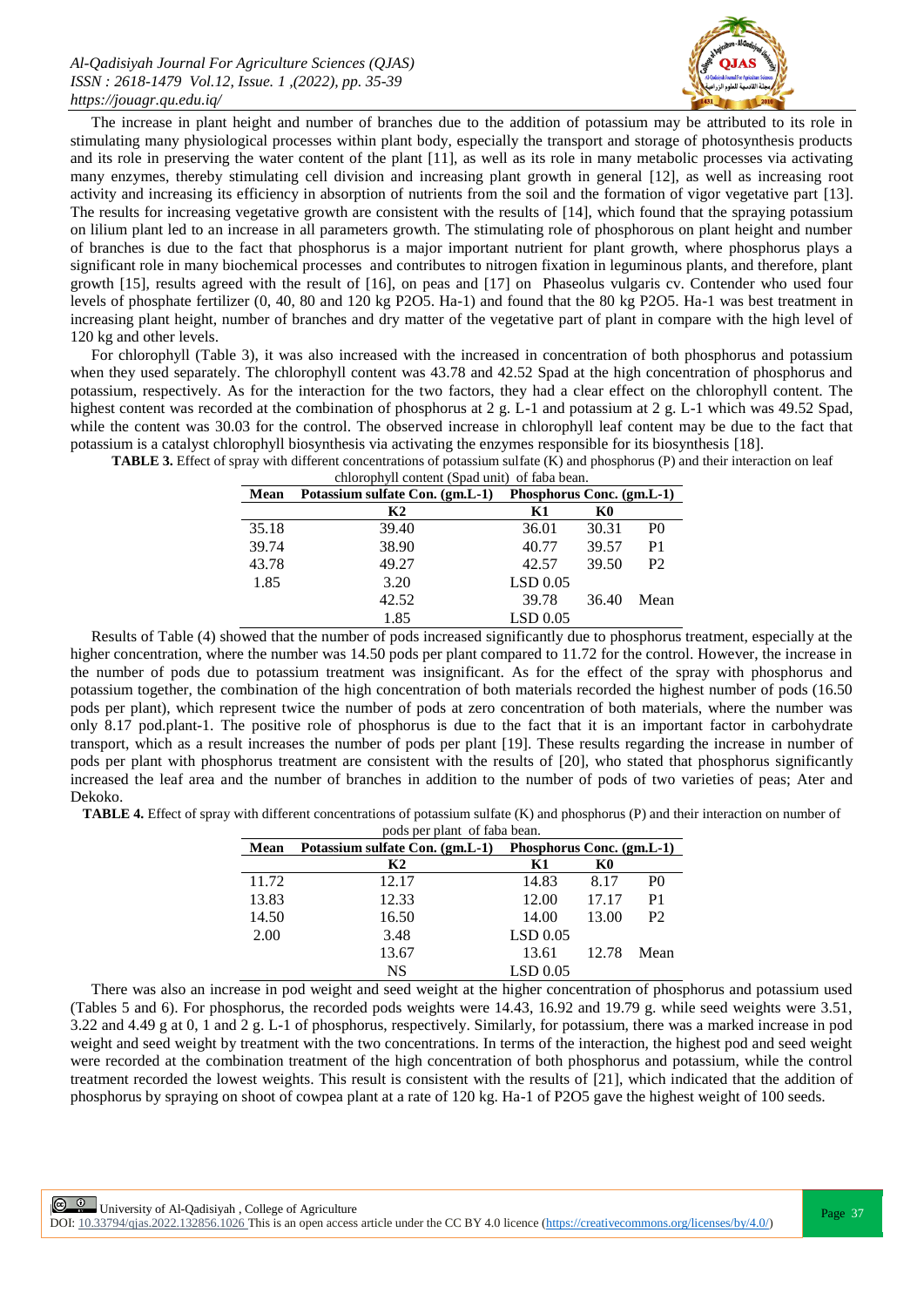

**TABLE 5.** Effect of spray with different concentrations of potassium sulfate and phosphorus and their interaction on pod weight (g) of  $f$ aha ba

|       | rava oean.                      |                           |       |                |
|-------|---------------------------------|---------------------------|-------|----------------|
| Mean  | Potassium sulfate Con. (gm.L-1) | Phosphorus Conc. (gm.L-1) |       |                |
|       | K2                              | K1                        | K0    |                |
| 14.43 | 16.84                           | 16.30                     | 10.14 | P <sub>0</sub> |
| 16.92 | 19.75                           | 15.10                     | 15.91 | P <sub>1</sub> |
| 19.79 | 22.41                           | 18.67                     | 18.28 | P <sub>2</sub> |
| 0.52  | 0.91                            | LSD 0.05                  |       |                |
|       | 19.66                           | 16.69                     | 14.78 | Mean           |
|       | 0.52                            | LSD 0.05                  |       |                |
|       |                                 |                           |       |                |

**TABLE 6.** Effect of spray with different concentrations of potassium sulfate (K) and phosphorus (P) and their interaction on seed weight  $(a)$  of faba bear.

| Mean | Potassium phosphate Con. (gm.L-1) | Phosphorus Conc. (gm.L-1) |      |                |
|------|-----------------------------------|---------------------------|------|----------------|
|      | K2                                | Κ1                        | K0   |                |
| 2.86 | 3.15                              | 2.97                      | 2.86 | P <sub>0</sub> |
| 2.91 | 3.22                              | 2.58                      | 2.96 | P1             |
| 3.83 | 4.49                              | 3.31                      | 3.69 | P <sub>2</sub> |
| 0.25 | 0.43                              | LSD 0.05                  |      |                |
|      | 3.74                              | 2.95                      | 2.92 | Mean           |
|      | 0.25                              | LSD 0.05                  |      |                |

As for the plant yield, it is clear from the results of table (7) that phosphorus at both concentrations have increased significantly in plant yield which reached the amount of 234.00 and 286.95 g. plant -1 at 1 and 2 g. L-1 of phosphorus, respectively, compared to control treatment (169.11 g. Plant -1). This finding is consistent with the results of [22], which found that the use of phosphorus at three levels has increased the yield of Vigna radditta and also with the results of [23],on peas. Potassium was also increased the plant yield as its concentration used increased. The highest yield was achieved at the highest concentration (268.75 g. plant -1) and the lowest was at control treatment (188.88 g. plant -1). These results are consistent with the results of both Hussein and Rabie, (2009) and El-Sayed (2012). Interaction between the two materials had positive effect on yield, where the highest plant yield was achieved at the combination of the two high concentrations of both substances amounted of 369.76 g. plant -1 followed by a combination of 1 g. L-1 of phosphorus and 0 g. L-1 of potassium and which amounted of 273.17 g. plant -1

**TABLE 7.** Effect of spray with different concentrations of potassium sulfate (K) and phosphorus (P) and their interaction on plant yield (g pods. plant-1) of faba bean.

| Mean   | Potassium sufate Con. (gm.L-1) | Phosphorus Conc. (gm.L-1) |        |                |
|--------|--------------------------------|---------------------------|--------|----------------|
|        | К2                             | Κ1                        | K0     |                |
| 169.11 | 204.94                         | 241.72                    | 82.84  | P <sub>0</sub> |
| 234.00 | 243.51                         | 181.20                    | 273.17 | P <sub>1</sub> |
| 286.95 | 369.76                         | 261.38                    | 237.64 | P <sub>2</sub> |
| 9.50   | 12.15                          | $LSD$ 0.05                |        |                |
|        | 268.75                         | 227.15                    | 188.88 | Mean           |
|        | 9.50                           | LSD 0.05                  |        |                |

It can be concluded from the above results that the spraying of phosphorus and potassium has a positive role in growth and yield characteristics of faba bean plant. The interaction between the two factors also has a greater stimulating effect in increasing the values of the parameters studied.

#### **REFERENCES**

- [1] Al-Assaf, Mohammed Ali (2011). Effect of date of planting and phosphate fertilizer on growth and production of green pods of peas plant. Anbar J. Agric. Sci., 9 (2): 264-255
- [2] Bhilare, R. L. (2003). Effect of phosphorus levels on forage yield of cowpea varieties. Madras Agric. J., 90(4-6): 355 356.
- [3] Bolland, M. D. A.; K. H. M. Siddique and R. F. Brennan (2000). Grain yield responses of faba bean to applications of fertilizer phosphorus and zinc. Aust. J. Exp. Agric. 40 (6): 849-857.
- [4] Buras, M. Bassam. A. Turabi and I. Al-Basit. 2011. Vegetable crops. part two. faculty of Agriculture. university of Damascus. Syria.
- [5] Cakmak, I. (2005). The role of potassium in alleviating detrimental effect of abiotic stresses in plants. J. Plant Nutr. Soil Sci., 168:521-530.
- [6] El-Beheidi, M. A., A. A. El-Mansi , E. A. El-Ghamriny , F. F. Mohamed and M. M. Ramadan (2005). Effect of mineral and biofertilizers on growth, yield and quality of pea plants under sandy soil conditions . www.zu.edu.eg/journal/eng/ ZJAGR/2005/September/4.HTM .
- [7] EL-Habbsha , S . F.; M. Hzayan and M. A. Khala fallah (2007). Integration effect between phosphorus levels and Bio– fertilizers on quality and quantity yield of faba bean (Vicia faba L) in newly cultivated sandy soil . Res. J. Agric. Bio. Sic., 3  $(6)$ : 966 – 971.
- [8] El Sayed, B. A. (2012). Effect of potassium fertilization sources, bulb size and their interactions on growth and flowering of Tuberose (Polianthus tuberosa L.). Res. J. Agric. Biol. Sci., 8 (2): 250 - 255.

 $\frac{\odot}{\odot}$  University of Al-Qadisiyah, College of Agriculture

DOI:  $10.33794/q$ jas.2022.132856.1026 This is an open access article under the CC BY 4.0 licence (https://creativecommons.org/licenses/by/4.0/)